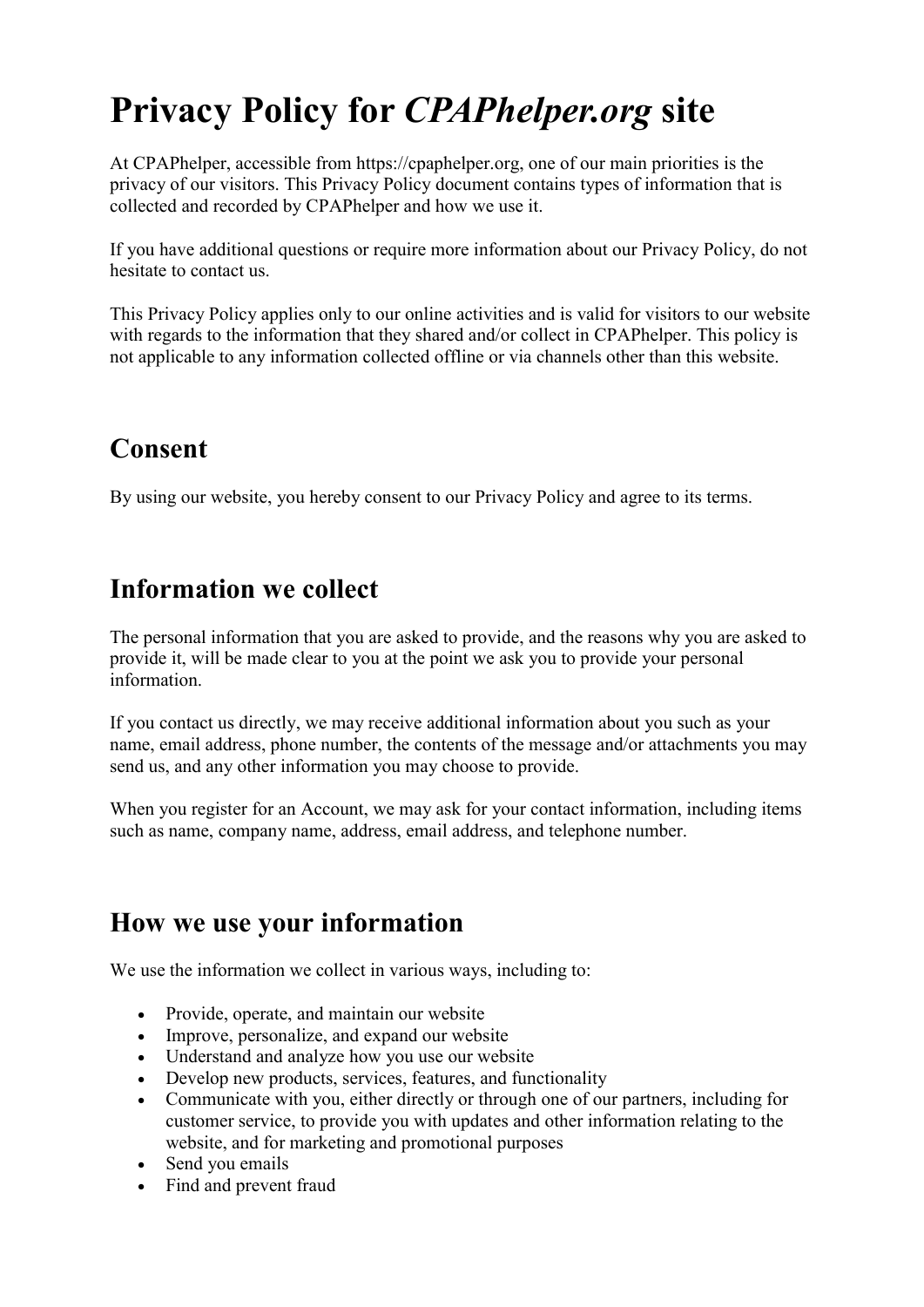### Log Files

CPAPhelper follows a standard procedure of using log files. These files log visitors when they visit websites. All hosting companies do this and a part of hosting services' analytics. The information collected by log files include internet protocol (IP) addresses, browser type, Internet Service Provider (ISP), date and time stamp, referring/exit pages, and possibly the number of clicks. These are not linked to any information that is personally identifiable. The purpose of the information is for analyzing trends, administering the site, tracking users' movement on the website, and gathering demographic information.

### Cookies and Web Beacons

When you use our site, cpaphelper.org, cookies are used on your computer, smartphone or tablet. These cookies are only there to help with site navigation and apply only to users of our site. This page will help you better understand how cookies work and how to adjust your cookie settings.

#### Functional cookies

Functional cookies are used to:

- store your connection data
- make your connection to the site more secure

#### Analytical cookies

Analytical cookies are used to:

- improve site performance by reducing page loading times
- improve your user experience

Accepting or refusing use of cookies

There are a few ways that you can manage cookies:

#### *1) Your internet browser settings*

Whenever you want, you can choose to disable cookies. Your browser can also be set to notify you of the cookies that are stored on your computer and prompt you to accept them or not. You can accept or refuse cookies on a case-by-case basis or refuse them all… forever!

Please note that this setting is likely to change your conditions of access to our services that require the use of cookies.

If your browser is configured to refuse all cookies, you might not be able to take part in surveys. In order to manage cookies as closely as possible to your expectations, we would invite you to set your browser taking into account the purpose of cookies as mentioned above.

In detail, here's how to control or prevent the registration of cookies: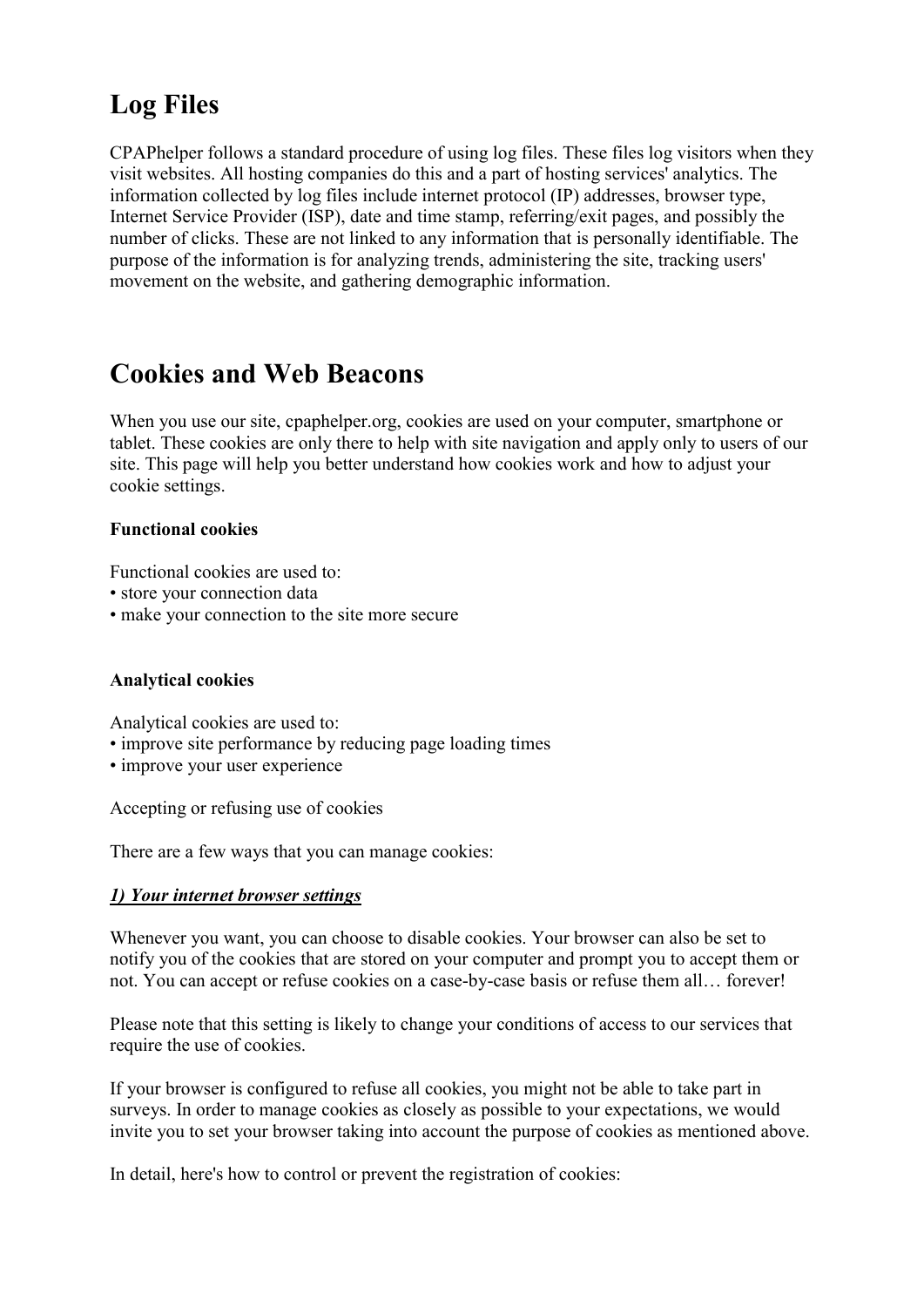The configuration of each browser is different. You should find a description in your browser's 'Help' function, which will provide instructions on how to set your cookies in the way that you want them. You can disable cookies by following the following instructions:

#### *a) Internet Explorer*

- In Internet Explorer, click the Tools button, and then click Internet Options
- On the General tab, under Browsing History, click Settings
- Click the View Files button

• Click the Name column header to sort all files in alphabetical order, then browse through the list until you see files that begin with "cookie" (all cookies have this prefix and usually contain the name of the website that created the cookie)

• Select the cookie(s) with the name "cpaphelper" and delete them

• Close the window that contains the list of files, and then click OK twice to return to Internet Explorer

#### *b) Firefox*

- Go to the "Tools" tab of the browser and select the "Options" menu
- In the window that appears, choose "Privacy" and go to "Cookies and site data"
- Click on "Manage exceptions", fill in "cpaphelper.org" and click "Block" or "Allow"

#### *c) Safari*

- In your browser, choose Edit menu > Preferences
- Click Security
- Click Show Cookies
- Select cookies that contain the name "cpaphelper" and click Clear or Delete all
- After deleting cookies, click Done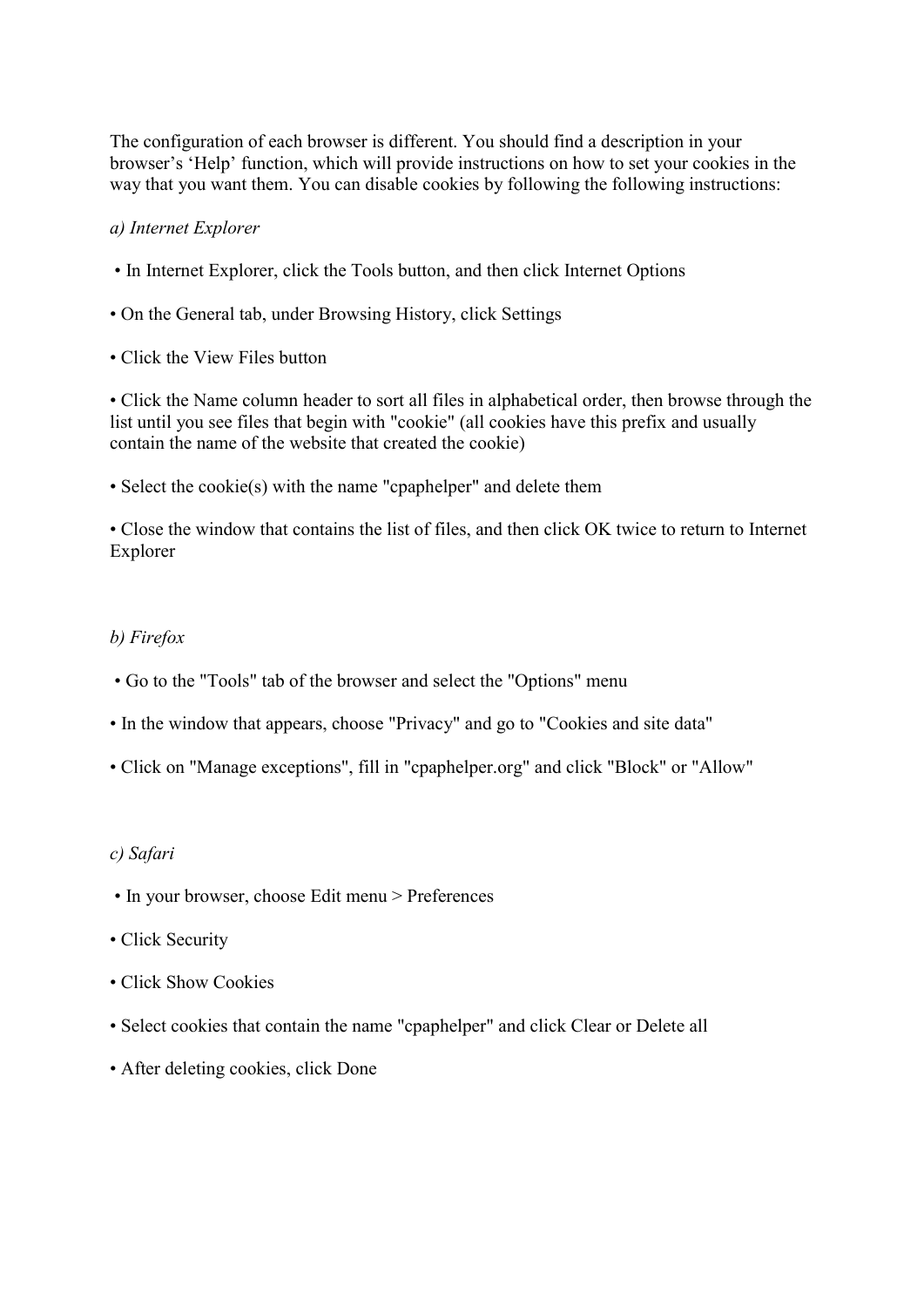### *d) Google Chrome*

- Click the Tools menu icon
- Select Options
- Click the Advanced Options tab and go to the "Privacy" section
- Click the Show Cookies button
- Locate the files that contain the name "cpaphelper". Select them and delete them
- Click "Close" to return to your browser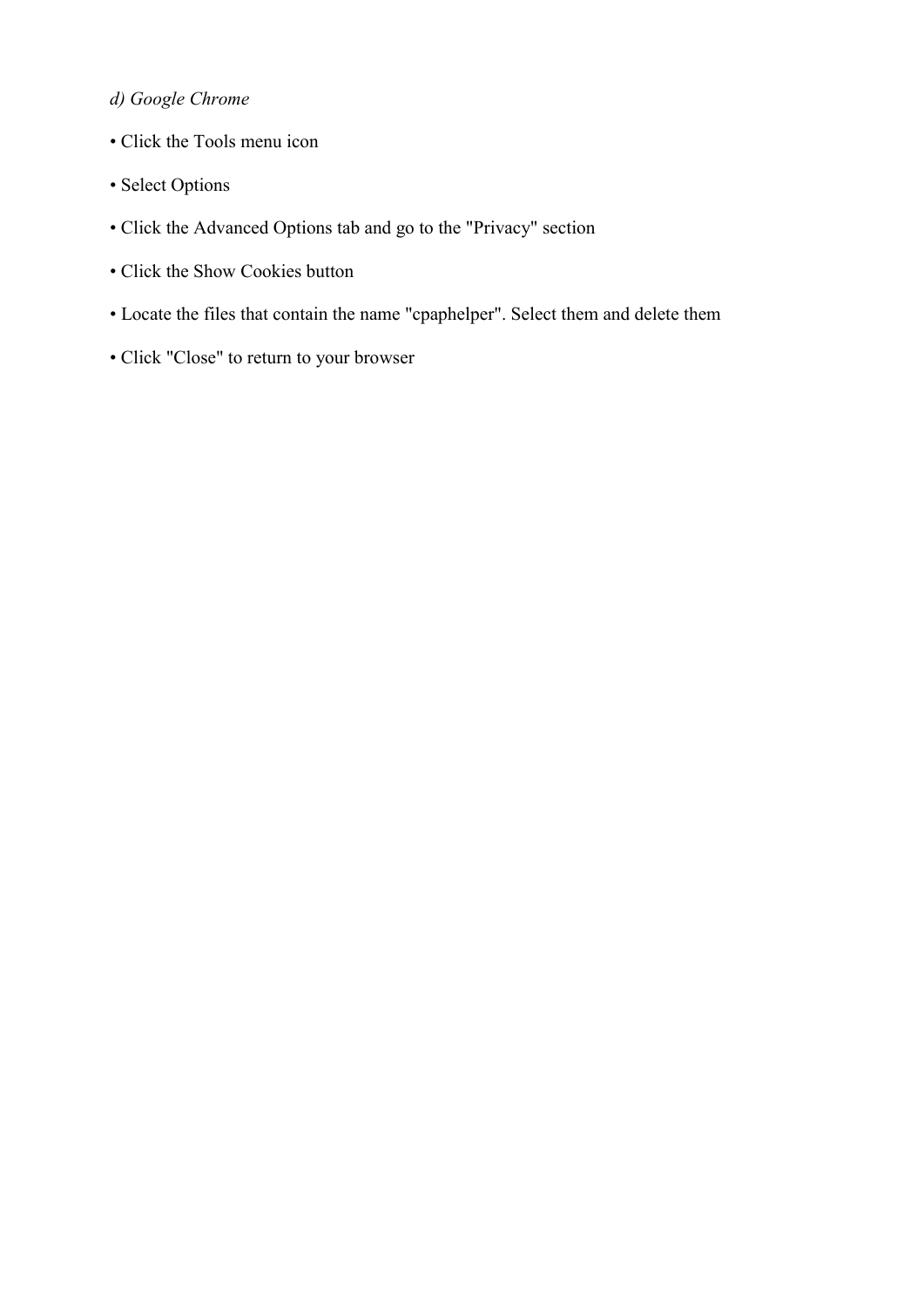## Use of personal information

.To ensure maximum clarity and transparency to all our users/panelists, the table below contains a **summary of how the CPAPhelper-AI&M Testing site uses your personal information**.

| What?                                             | Why?<br>- Main purposes -                                                                                                                           | Who has access to<br>this data?<br>- Recipients - |  |
|---------------------------------------------------|-----------------------------------------------------------------------------------------------------------------------------------------------------|---------------------------------------------------|--|
| <b>Profile information</b>                        |                                                                                                                                                     |                                                   |  |
| Form to be completed applying -                   |                                                                                                                                                     |                                                   |  |
| <b>Email address</b>                              | To send invitations to participate in<br>studies, and information (e.g.:<br>important updates)                                                      | CPAPhelper-<br><b>AI&amp;M</b>                    |  |
|                                                   |                                                                                                                                                     |                                                   |  |
| <b>Title</b>                                      | For certain studies:<br>- to pre-target participants by gender<br>(male/female)<br>- analysis of questionnaire responses<br>by gender (male/female) | CPAPhelper-<br><b>AI&amp;M</b>                    |  |
| <b>First name and</b><br>surname                  | To send compensation (gift vouchers)                                                                                                                | CPAPhelper-<br><b>AI&amp;M</b>                    |  |
| Date of birth                                     | To calculate your age.                                                                                                                              | CPAPhelper-<br><b>AI&amp;M</b>                    |  |
| Your age<br>Calculated from your<br>date of birth | For certain studies:<br>- to pre-target participants by age<br>group<br>- analysis of questionnaire responses<br>by gender (male/female)            | CPAPhelper-<br><b>AI&amp;M</b>                    |  |
| <b>Postal address</b>                             | To send vouchers and test materials by<br>post                                                                                                      | CPAPhelper-<br>AI&M                               |  |
| Postcode<br>Retrieved from your<br>postal address | For certain surveys:<br>- to pre-target participants by<br>geographic area<br>- analysis of questionnaire responses<br>by geographic area           | CPAPhelper-<br><b>AI&amp;M</b>                    |  |
| Cell phone number                                 | Secure creation of your connection                                                                                                                  | CPAPhelper-<br><b>AI&amp;M</b>                    |  |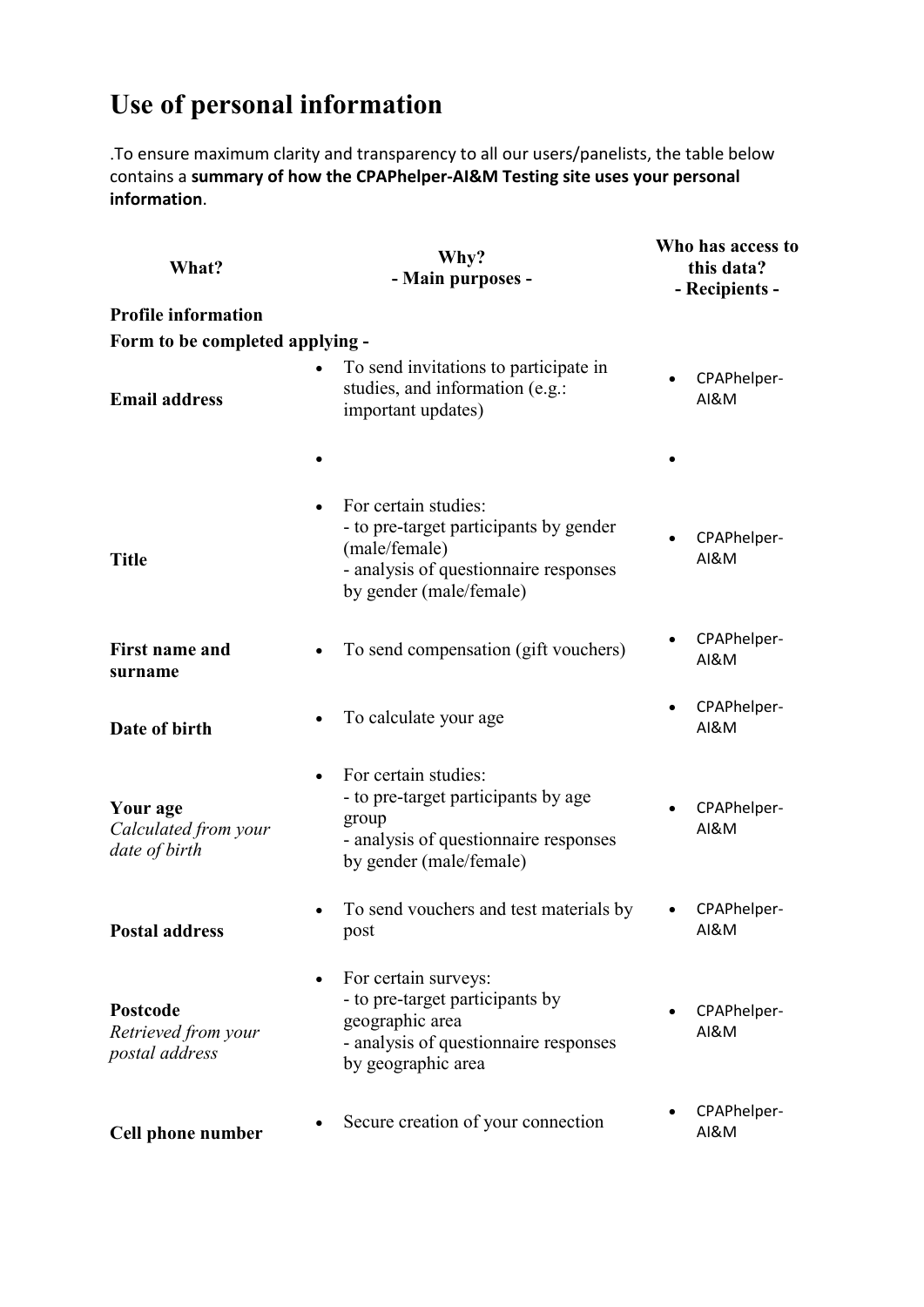| <b>Your answers</b><br>recorded from profile<br>questionnaires                                                                    | For certain studies:<br>- to pre-target participants by profile<br>information<br>- analysis of questionnaire responses<br>by profile information                                                          | $\bullet$ | CPAPhelper-<br><b>AI&amp;M</b> |  |  |  |
|-----------------------------------------------------------------------------------------------------------------------------------|------------------------------------------------------------------------------------------------------------------------------------------------------------------------------------------------------------|-----------|--------------------------------|--|--|--|
| Research questionnaires hosted by the CPAPhelper-AI&M group                                                                       |                                                                                                                                                                                                            |           |                                |  |  |  |
| Your answers to our<br>quantitative survey<br>questionnaires                                                                      | Statistical processing                                                                                                                                                                                     |           | CPAPhelper-<br>AI&M            |  |  |  |
| Your answers to out<br>recruitment<br>questionnaires                                                                              | To recruit participants for our<br>qualitative studies                                                                                                                                                     |           | CPAPhelper-<br>AI&M            |  |  |  |
|                                                                                                                                   |                                                                                                                                                                                                            |           |                                |  |  |  |
| Information collected outside of forms and questionnaires                                                                         |                                                                                                                                                                                                            |           |                                |  |  |  |
| The date and time<br>you last logged into<br>our site                                                                             | To facilitate the management and<br>monitoring of your CPAPhelper<br>account and your activity through our<br>site                                                                                         |           | CPAPhelper-<br><b>AI&amp;M</b> |  |  |  |
| The dates and times<br>you participate in<br>research<br>questionnaires                                                           | To facilitate the management and<br>$\bullet$<br>monitoring of your activity through<br>our site<br>For certain studies: analysis of answers<br>$\bullet$<br>to questionnaires by time of<br>participation |           | CPAPhelper-<br>AI&M            |  |  |  |
| <b>Response times for</b><br>each research<br>questionnaire                                                                       | To facilitate the management and<br>monitoring of your activity through<br>our site<br>For certain studies: analysis of answers<br>to questionnaires by time of<br>participation                           |           | CPAPhelper-<br><b>AI&amp;M</b> |  |  |  |
|                                                                                                                                   |                                                                                                                                                                                                            |           |                                |  |  |  |
| Your country of<br>origin<br>Recorded each time<br>you participate in a<br>research<br>questionnaire, based<br>on your IP address | To facilitate the management and<br>monitoring of your activity through<br>our site<br>For certain studies: analysis of answers<br>to questionnaires by their country of<br>origin                         |           | CPAPhelper-<br><b>AI&amp;M</b> |  |  |  |
| The type of device                                                                                                                | To facilitate the management and                                                                                                                                                                           |           | CPAPhelper-                    |  |  |  |

-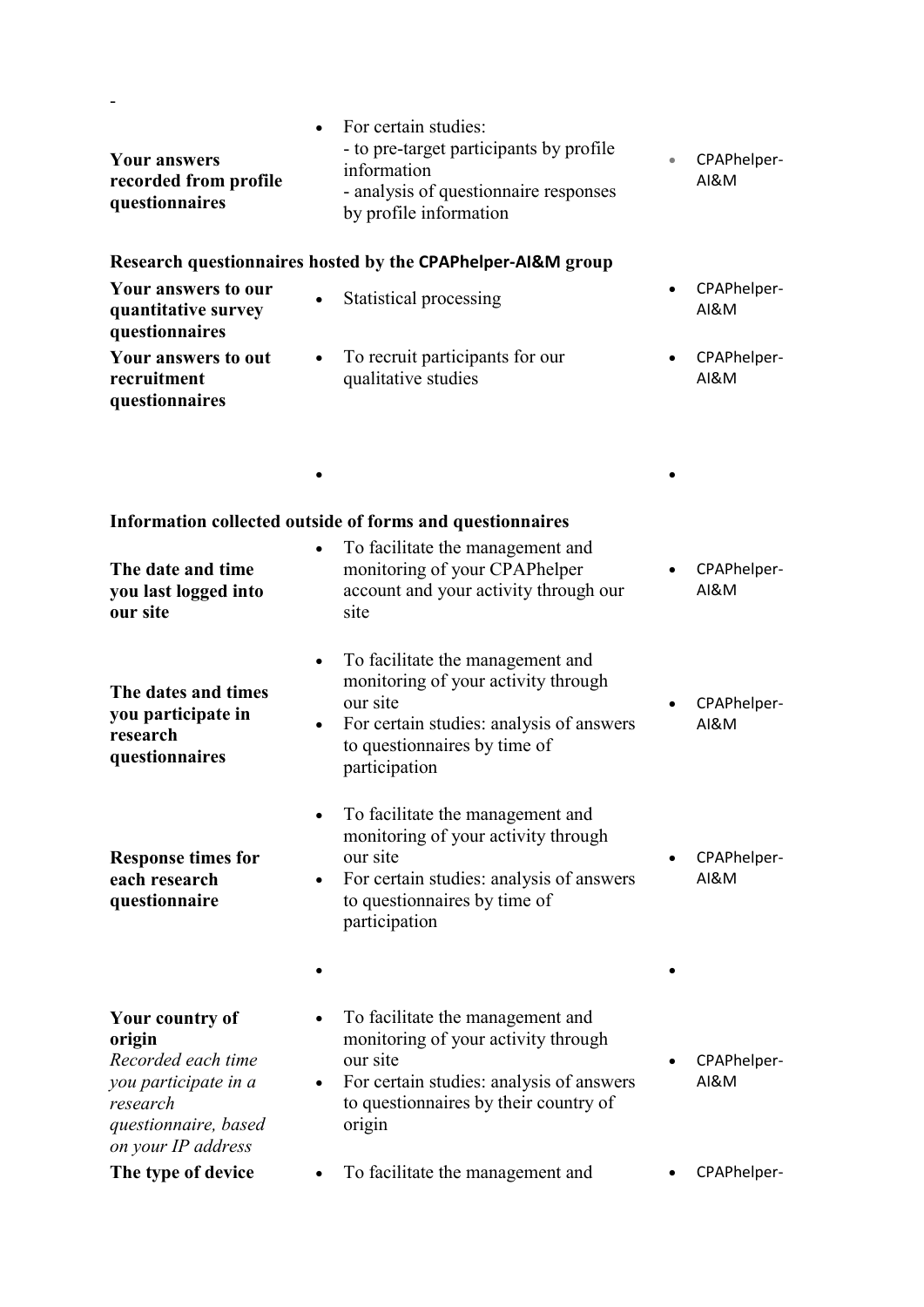| used when you<br>participate in each<br>research<br>questionnaire                            | monitoring of our activity through our<br>site<br>To identify any bugs in the study<br>$\bullet$<br>questionnaires depending on medium<br>used (computer, tablet or smartphone)<br>For certain studies: analysis of answers<br>$\bullet$<br>to questionnaires by medium used                       | AI&M                           |
|----------------------------------------------------------------------------------------------|----------------------------------------------------------------------------------------------------------------------------------------------------------------------------------------------------------------------------------------------------------------------------------------------------|--------------------------------|
| The type of web<br>browser used when<br>you participate in<br>each research<br>questionnaire | To facilitate the management and<br>$\bullet$<br>monitoring of your activity through<br>our site<br>To identify any bugs in the study<br>$\bullet$<br>questionnaires depending on web<br>browser used<br>For certain studies: analysis of answers<br>$\bullet$<br>to questionnaires by medium used | CPAPhelper-<br><b>AI&amp;M</b> |
| Your participation<br>history in research<br>questionnaires                                  | To facilitate the management and<br>$\bullet$<br>monitoring of your activity through<br>our site                                                                                                                                                                                                   | CPAPhelper-<br><b>AI&amp;M</b> |

### Third Party Privacy Policies

CPAPhelper 's Privacy Policy does not apply to other advertisers or websites. Thus, we are advising you to consult the respective Privacy Policies of these third-party ad servers for more detailed information. It may include their practices and instructions about how to opt-out of certain options.

You can choose to disable cookies through your individual browser options. To know more detailed information about cookie management with specific web browsers, it can be found at the browsers' respective websites.

### GDPR Data Protection Rights

We would like to make sure you are fully aware of all of your data protection rights. Every user is entitled to the following:

The right to access – You have the right to request copies of your personal data. We may charge you a small fee for this service.